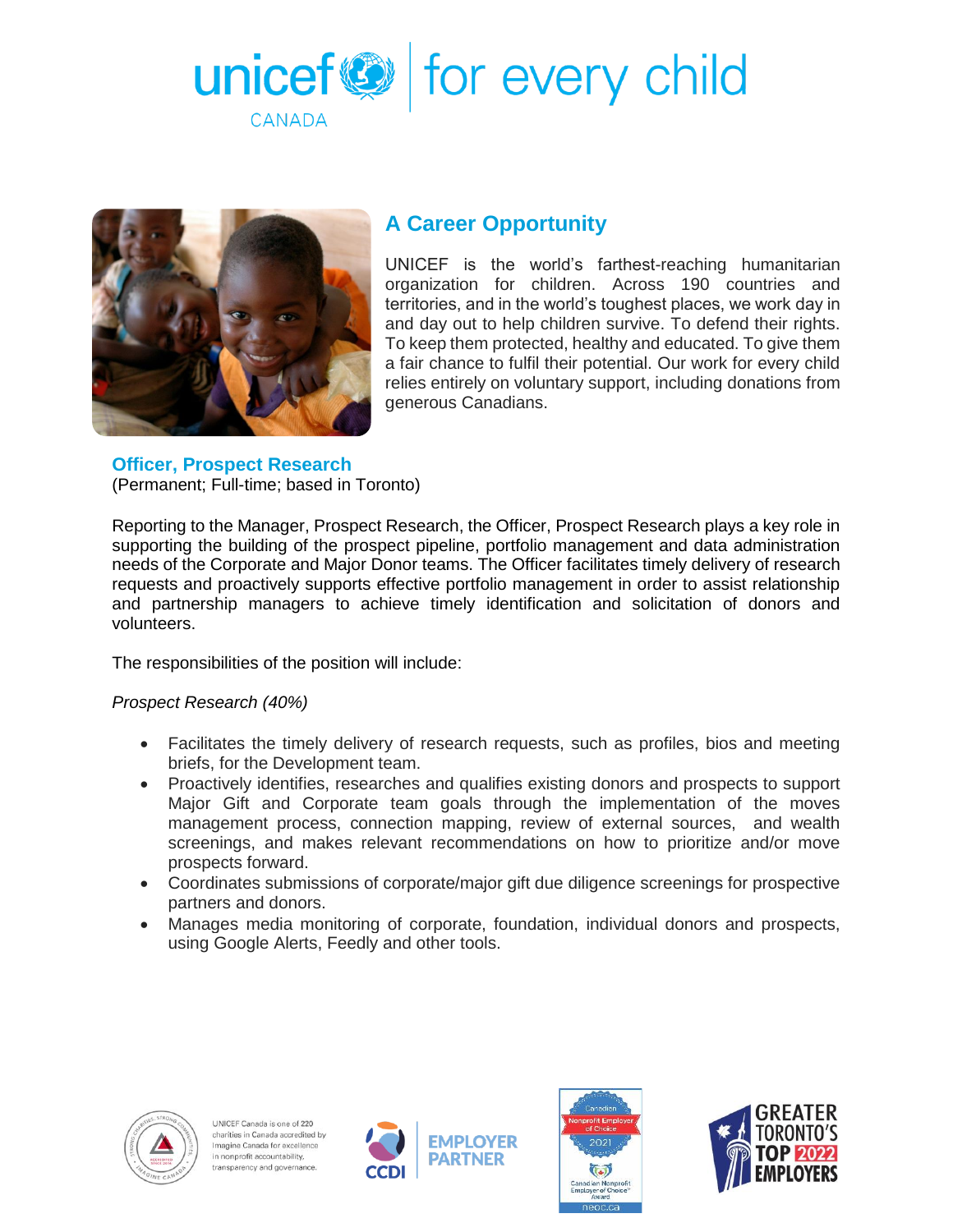

### *Pipeline Development (20%)*

- Working with the Manager and across the development team, support the implementation of pipeline and development strategies, providing proactive input and project management.
- Support the development and tracking of the prospect pipeline for the major gift and corporate teams.
- Work with development team to build an understanding of their portfolios and prospective opportunities for funding in order to ensure a proactive approach to prospect identification.
- Working with platform and database contacts (ie. WealthX, iwave etc), to identify new opportunities to grow pipeline to help meet organizational goals.

#### *Portfolio Management (25%)*

- Ensures the timely entry of donor cultivation, solicitation, stewardship, recognition and event information in Raiser's Edge following established guidelines.
- Prepares lists and facilitates imports and global uploads into Raiser's Edge for events, actions, and other prospect acquisition lists by ensuring formatting, cleaning and content additions as required.
- Conduct bi-annual pool & pipeline reviews with relationship managers to ensure data accuracy.
- Maintains and updates research content and actions in Raiser's Edge.
- Supports inter-team collaboration to ensure appropriate prospect and moves management.

### *Data Integrity (15%)*

- Support the identification and creation of necessary business rules and processes to support the effective tracking and management of the research pool and corporate an major donor portfolios.
- Monitor Raiser's Edge data through the use of queries, exports, and reports and flag errors with the Manager to ensure data coding accuracy in the database is maintained and that established guidelines are followed.
- Creates queries and produces exports in Raiser's Edge to pull accurate data for a variety of purposes including mailings, donor recognition, campaign reporting etc.
- Working with the Business Solutions team, identify and document processes to create greater efficiencies to monitor and manage ongoing data integrity.

The ideal candidate will have:

- Post secondary degree, diploma or equivalent work experience in business or library studies with a focus in fundraising research, or other applicable analytical disciplines.
- Ability to think analytically and problem solve or find new approaches to help meet goals.
- Minimum 2 to 3 years' relevant experience in fundraising, data administration or research.
- Able to work in a fast-paced environment, prioritize and multi-task, and work crossfunctionally while being organized and detail-oriented, with strong follow through.



UNICEF Canada is one of 220 charities in Canada accredited by Imagine Canada for excellence in nonprofit accountability. ransparency and governance